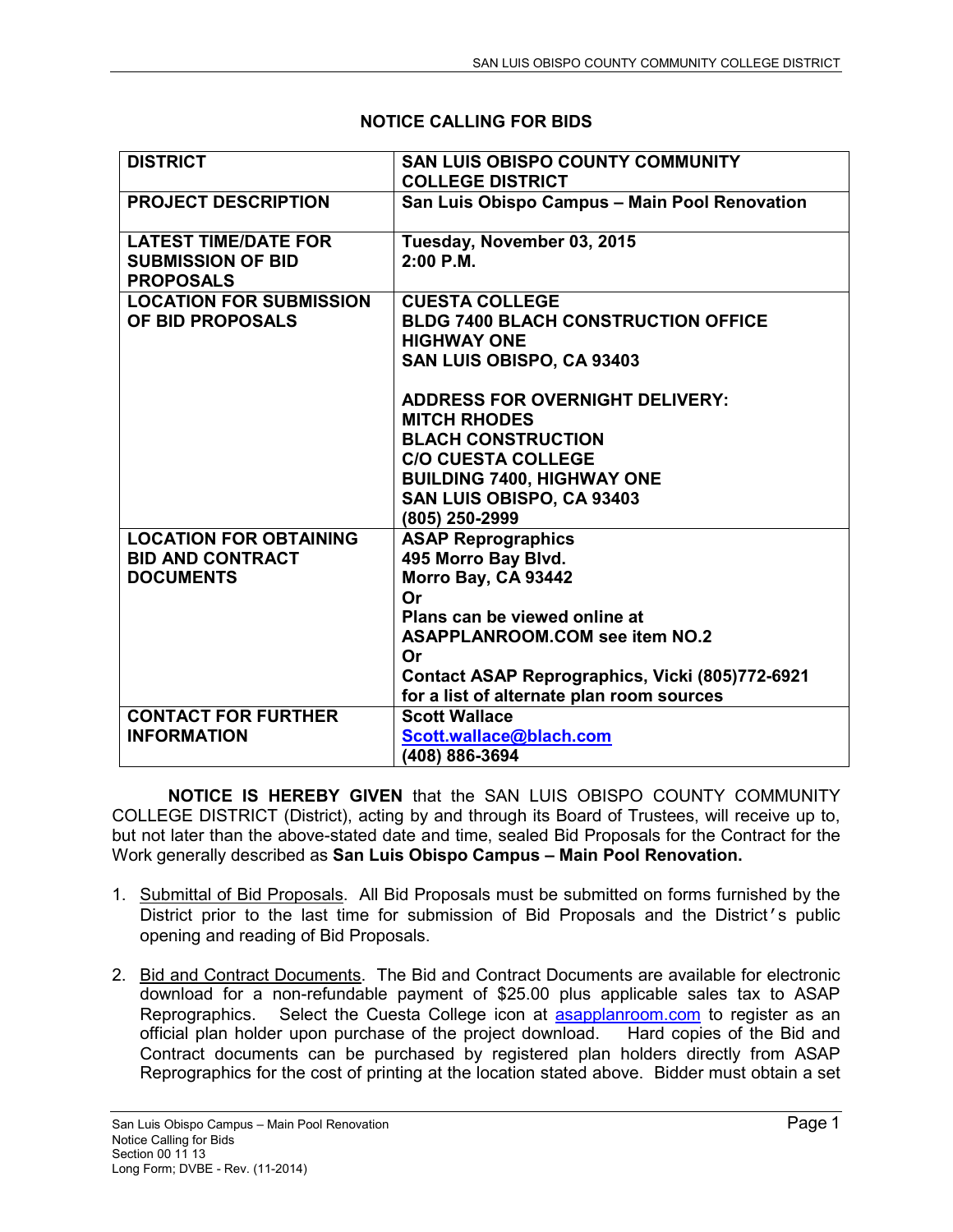of Bid and Contract Documents prior to bid opening or their bid will be rejected by the District as non-responsive.

3. Documents Accompanying Bid Proposal. All information or responses of a Bidder in its Bid Proposal and other documents accompanying the Bid Proposal shall be complete, accurate and true; incomplete, inaccurate or untrue responses or information provided therein by a Bidder shall be grounds for the District to reject such Bidder's Bid Proposal for nonresponsiveness. Each Bid Proposal shall be submitted with the following documents:

| <b>Bid Bond</b>            | <b>Statement of Bidder's Qualifications</b> |
|----------------------------|---------------------------------------------|
| <b>Subcontractors List</b> | <b>DIR Registration Verification</b>        |
| Non-Collusion Affidavit    | Alternate Bid Items Proposal Form           |

In addition to the foregoing, the Bidders submitting the three (3) lowest priced Bid Proposals shall submit DVBE Worksheets within the time established in the DVBE Program Policy.

- 4. Prevailing Wage Rates. Pursuant to California Labor Code §1773, the Director of the Department of Industrial Relations of the State of California has determined the generally prevailing rates of wages in the locality in which the Work is to be performed. Copies of these determinations, entitled "PREVAILING WAGE SCALE" are available for review on the internet at http://www.dir.ca.gov/dlsr/statistics research.html. The Contractor awarded the Contract for the Work shall post a copy of all applicable prevailing wage rates for the Work at conspicuous locations at the Site of the Work. The Contractor and all Subcontractors performing any portion of the Work shall pay not less than the applicable prevailing wage rate for the classification of labor provide by their respective workers in prosecution and execution of the Work. During the Work and pursuant to Labor Code §1771.4(a)(4), the Department of Industrial Relations shall monitor compliance with prevailing wage rate requirements and enforce the Contractor's prevailing wage rate obligations.
- 5. Contractors' License Classification. Bidders must possess the following classification(s) of California Contractors License at the time that the Bid Proposal is submitted and at time the Contract for the Work is awarded: C-53 Swimming Pool. The Bid Proposal of a Bidder who does not possess a valid and in good standing Contractors' License in the classification(s) set forth above will be rejected for non-responsiveness. Any Bidder not duly and properly licensed is subject to all penalties imposed by law. No payment shall be made for the Work unless and until the Registrar of Contractors verifies to the District that the Bidder awarded the Contract is properly and duly licensed for the Work.
- 6. Bidder and Subcontractors DIR Registered Contractor Status. Each Bidder must be a DIR Registered Contractor when submitting a Bid Proposal. The Bid Proposal of a Bidder who is not a DIR Registered Contractor when the Bid Proposal is submitted will be rejected for nonresponsiveness. All Subcontractors identified in a Bidder's Subcontractors' List must be DIR Registered contractors at the time the Bid Proposal is submitted. The foregoing notwithstanding, a Bid Proposal is not subject to rejection for non-responsiveness for listing a Subcontractor on the Subcontractors List who is/are not DIR Registered contractors if such Subcontractor(s) complete DIR Registration pursuant to Labor Code §1771.1(c)(1) or (2). Further, a Bid Proposal is not subject to rejection if the Bidder submitting the Bid Proposal listed any Subcontractor(s) who is/are not DIR Registered contractors and such Subcontractor(s) do not become DIR Registered pursuant to Labor Code §1771.1(c)(1) or (2), but the Bidder, if awarded the Contract, must request consent of the District to substitute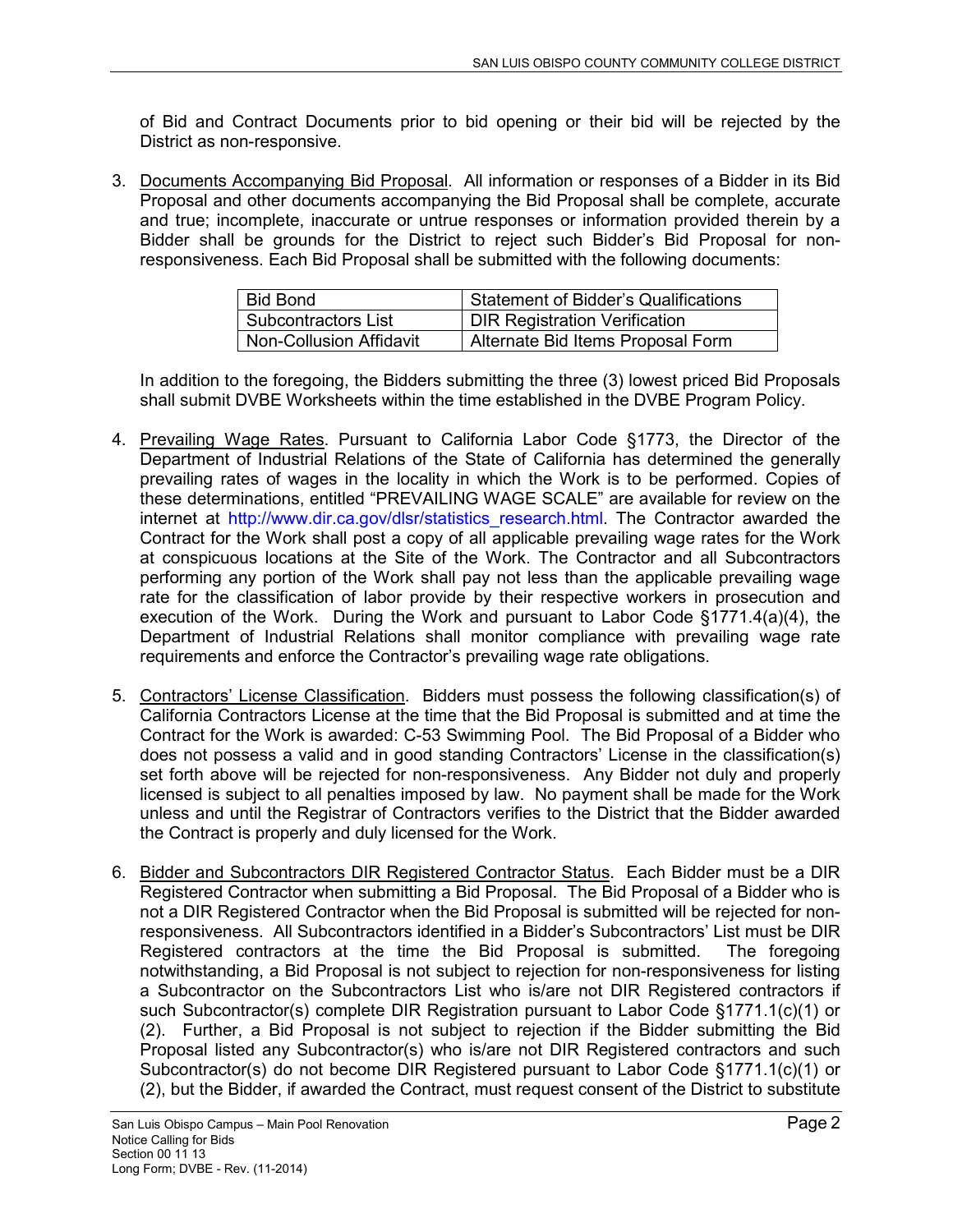a DIR Registered Subcontractor for the non-DIR Registered Subcontractor pursuant to Labor Code §1771.1(c)(3), without adjustment of the Contract Price or the Contract Time.

- 7. Contract Time. Substantial Completion of the Work shall be achieved within the time set forth in Contract Documents after the date for commencement of the Work established in the Notice to Proceed issued by the District. Failure to achieve Substantial Completion within the Contract Time will result in the assessment of Liquidated Damages as set forth in the Contract.
- 8. Disabled Veteran Business Enterprises ("DVBE") Participation Goal. Pursuant to Military & Veterans Code §999.2, the District has established a Good Faith Participation Goal for DVBEs of three percent (3%) of the value of the Work. The District's DVBE Participation Goal Policy ("DVBE Policy") is set forth in the Contract Documents. The responsible Bidders submitting the three (3) lowest priced responsive Bid Proposals shall submit to the District, within the time established in the DVBE Policy, DVBE Worksheets establishing achievement of the DVBE Participation Goal or Good Faith Efforts to achieve the DVBE Participation Goal. Failure of any such Bidders to comply with the DVBE Worksheet submission requirements will result in rejection the Bidder's Bid Proposal for nonresponsiveness.
- 9. Bid Security. Each Bid Proposal shall be accompanied by Bid Security in an amount equal to TEN PERCENT (10%) of the maximum amount of the Bid Proposal, inclusive of any additive Alternate Bid Item(s). Failure of any Bid Proposal to be accompanied by Bid Security in the form and in the amount required shall render such Bid Proposal to be nonresponsive and rejected by the District.
- 10. Payment Bond; Performance Bond. Prior to commencement of the Work, the Bidder awarded the Contract shall deliver to the District a Payment Bond and a Performance Bond issued by a California Admitted Surety in the form and content included in the Contract Documents each of which shall be in a penal sum equal to One Hundred Percent (100%) of the Contract Price.
- 11. Pre-Bid Inquiries. Bidders may submit pre-bid inquiries or clarification requests. Bidders are solely and exclusively responsible for submitting such inquiries or clarification requests not less than SEVEN (7) prior to the scheduled closing date for the receipt of Bid Proposals. The District will not respond to any bidder inquiries or clarification requests, unless such inquiries or clarification requests are submitted timely to:
	- **a. Scott Wallace, Blach Construction, scott.wallace@blach.com**
	- b. *CC*: Terry Reece, Cuesta College, treece@cuesta.edu
	- c. *CC*: Nikki Rocha, Cuesta College, nicola\_rocha@cuesta.edu
	- d. *CC*: Federico Cortez, PMSM Architects, fcortez@pmsm-architects.com
- 12. No Withdrawal of Bid Proposals. Bid Proposals shall not be withdrawn by any Bidder for a period of sixty (60) **days** after the opening of Bid Proposals. During this time, all Bidders shall guarantee prices quoted in their respective Bid Proposals.
- 13. Job-Walk. The District will conduct a Mandatory Job Walk on Thursday, October 22, 2015, beginning at 10:00 AM. Bidders are to meet at the north-west entrance to the Main Pool, Building 1600, at Cuesta College, San Luis Obispo Campus, Highway One, San Luis Obispo, CA 93403. The Bid Proposal submitted by a Bidder whose representative(s) did not